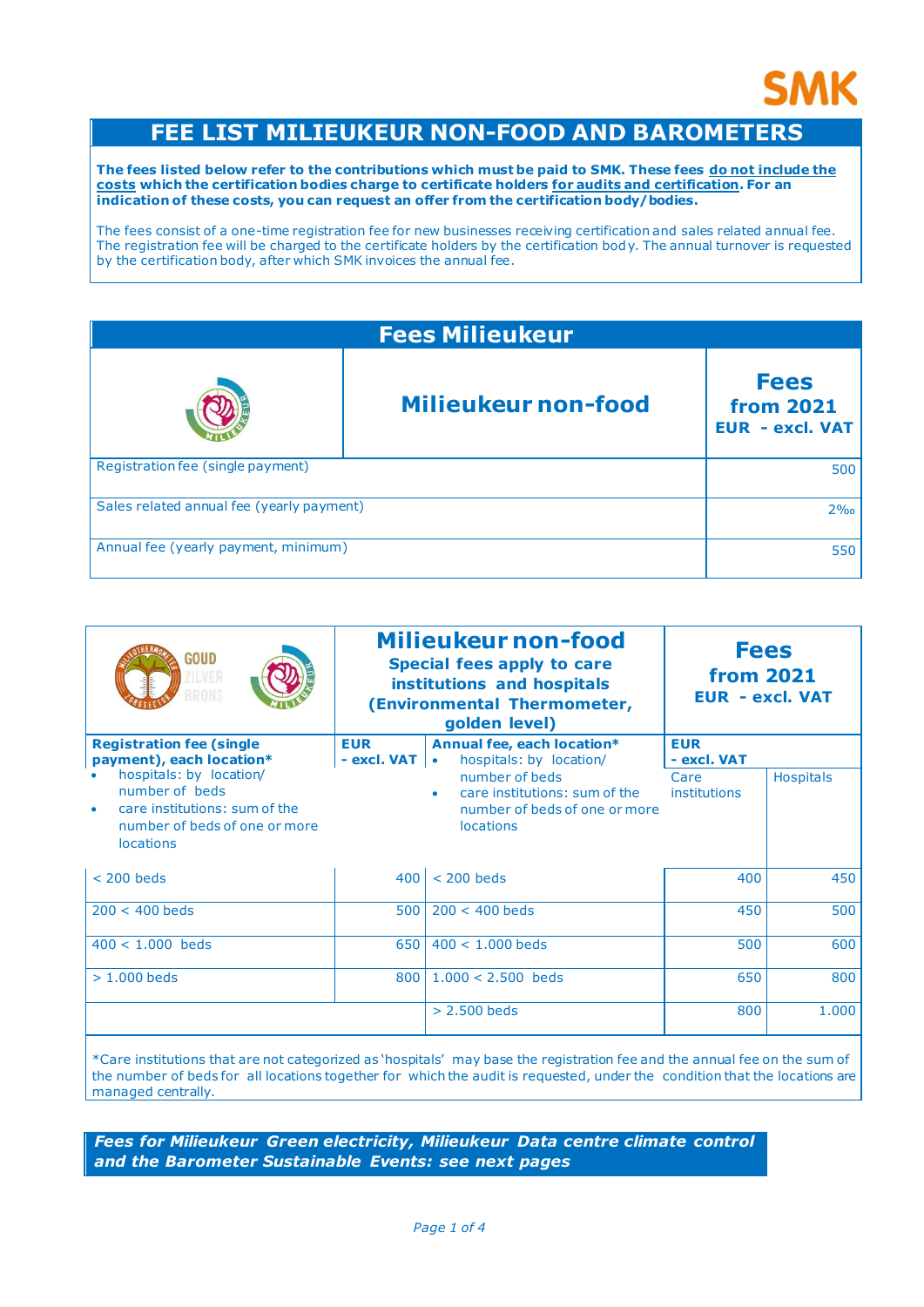



# **Milieukeur non-food**

**Special fees apply to Milieukeur Green electricity**

**2021 EUR - excl. VAT**

**Fees**

# **Registration fee**

• Milieukeur registration fee: € 500 (single payment)

### **Annual fee**

The annual fee for Milieukeur certification must then be elected each year for one of two options:

- a sales related annual fee or
- a fixed fee with quantity discount

#### **Option 1. Sales related annual fee**

The sales related fee is calculated on:

The commodity price (delivery price) of the electricity (not including: transportation fee and all taxes).

**Fees option 2**

• The annual contribution is  $\epsilon$  100 starting rate and 1.5‰ of the turnover per year.

# **Option 2. Fixed fee with quantity discount**

Alternatively, a fixed fee can be chosen:

- The certificate holder pays € 2.000 per year and allowing to sell up to 20 GWh with Milieukeur.
- Over 20.000 MWh there is a fixed fee with graduated scales:

|                          | <b>From</b> | <b>To</b>  | <b>Fee</b> |
|--------------------------|-------------|------------|------------|
|                          | <b>MWh</b>  | <b>MWh</b> | €/MWh      |
| Scale $1 =$ starting fee | -           | 20,000     | 0,10       |
| <b>Scale 2</b>           | 20.001      | 200.000    | 0,012      |
| <b>Scale 3</b>           | 200.001     | 500.000    | 0,006      |
| <b>Scale 4</b>           | 500.001     | and more   | 0,004      |

## **Caclulation example option 2**

A supplier has sold 456 GWh with Milieukeur.

The contribution to SMK amounts to  $\epsilon$  5,731 and is calculated as shown in the table below.

|                  | <b>From</b> | To         | <b>Volume</b> | <b>Fee</b> | <b>SMK</b> |
|------------------|-------------|------------|---------------|------------|------------|
|                  | <b>MWh</b>  | <b>MWh</b> | <b>MWh</b>    | E/MWh      | €          |
| Scale 1          | ۰           | 20,000     | 20,000        | 0,10       | 2.000      |
| Scale 2          | 20,001      | 200,000    | 180.000       | 0,012      | 2.160      |
| Scale 3          | 200.001     | 456,000    | 256,000       | 0,006      | 1.536      |
| <b>Total fee</b> |             |            |               |            | 5.696      |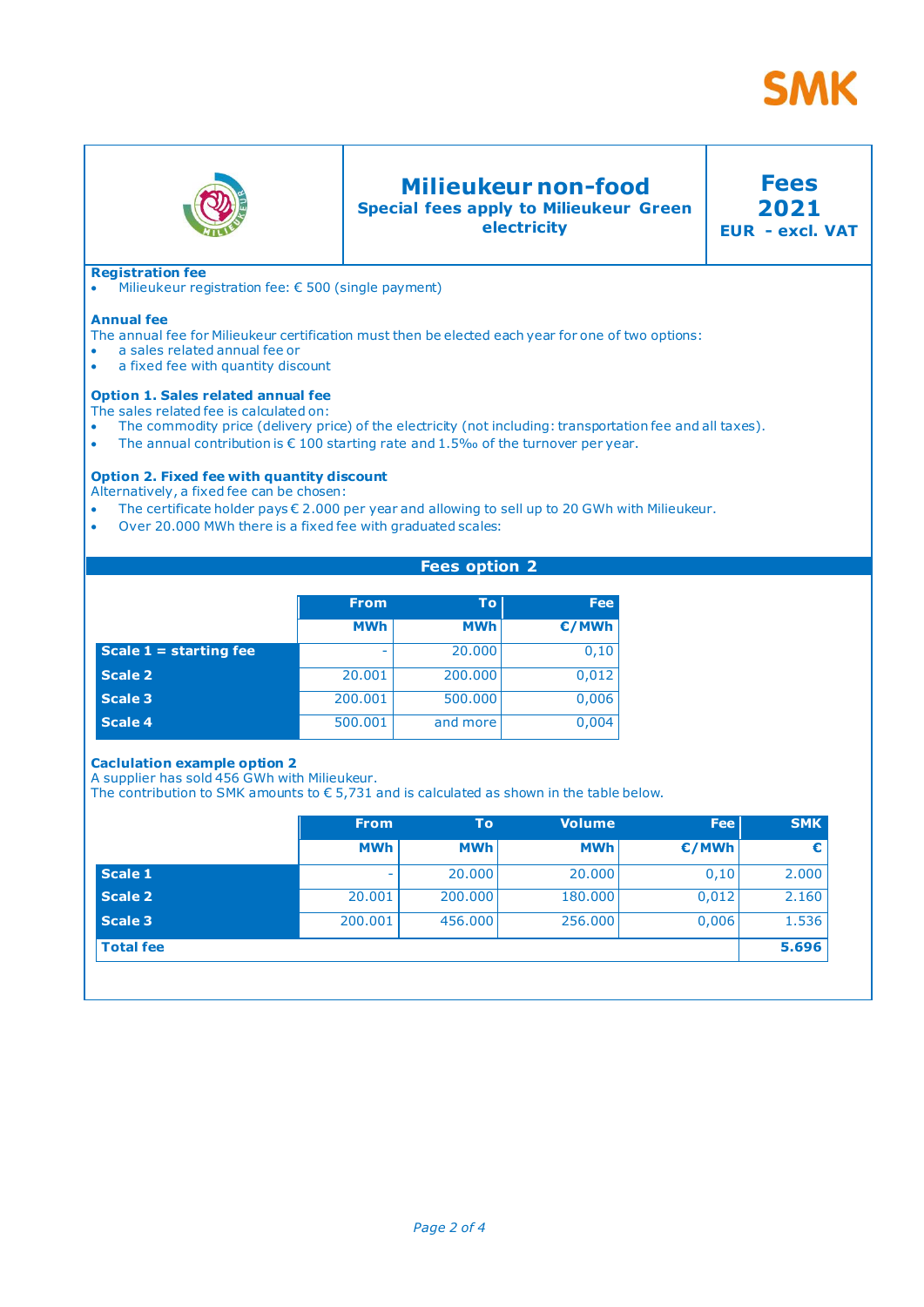



# **Milieukeur non-food Special fees apply to Milieukeur datacentre climate control**

**Fees from 2021 EUR - excl. VAT**

# **Registration fee**

• Milieukeur registration fee: € 500 (single payment)

The annual fee for Milieukeur certification is based on a fixed minimum, and an annual fee based on the electricity consumption per year.

#### **Annual fee**

The annual fee is minimum € 500

# **Annual fee based on the electricity consumption per year**

- on top of the fixed minimum fee of  $\epsilon$  500 there is a contribution of  $\epsilon$  0,14 /MWh, regardless the size of the datacenter;
- companies that participate with more locations receive a 10% discount on the total cost.

## **Calculation examples**

| <b>Annual consumption 2.000 MWh</b> |            |       |
|-------------------------------------|------------|-------|
| Fixed fee                           | €          | -500  |
| 2.000 MWh $x \in 0,14$              | $\epsilon$ | 280   |
| <b>TOTAL</b>                        |            | € 780 |
|                                     | excl. VAT  |       |

#### **Annual consumption 6.500 MWh**

| Fixed fee              | 500                           |  |
|------------------------|-------------------------------|--|
| 6.500 MWh $x \in 0.14$ | 910                           |  |
| <b>TOTAL</b>           | $\epsilon$ 1.410<br>excl. VAT |  |

# **Annual consumption 11.000 MWh**

| Fixed fee               | 500       |
|-------------------------|-----------|
| 11.000 MWh $x \in 0.14$ | € 1.540   |
| <b>TOTAL</b>            | $E$ 2.040 |
|                         | excl. VAT |

## **Annual consumption 21.000 MWh**

| <b>TOTAL</b>            | € 3.440<br>excl. VAT |
|-------------------------|----------------------|
| 21,000 MWh $x \in 0.14$ | € 2.940              |
| Fixed fee               | <b>500</b>           |